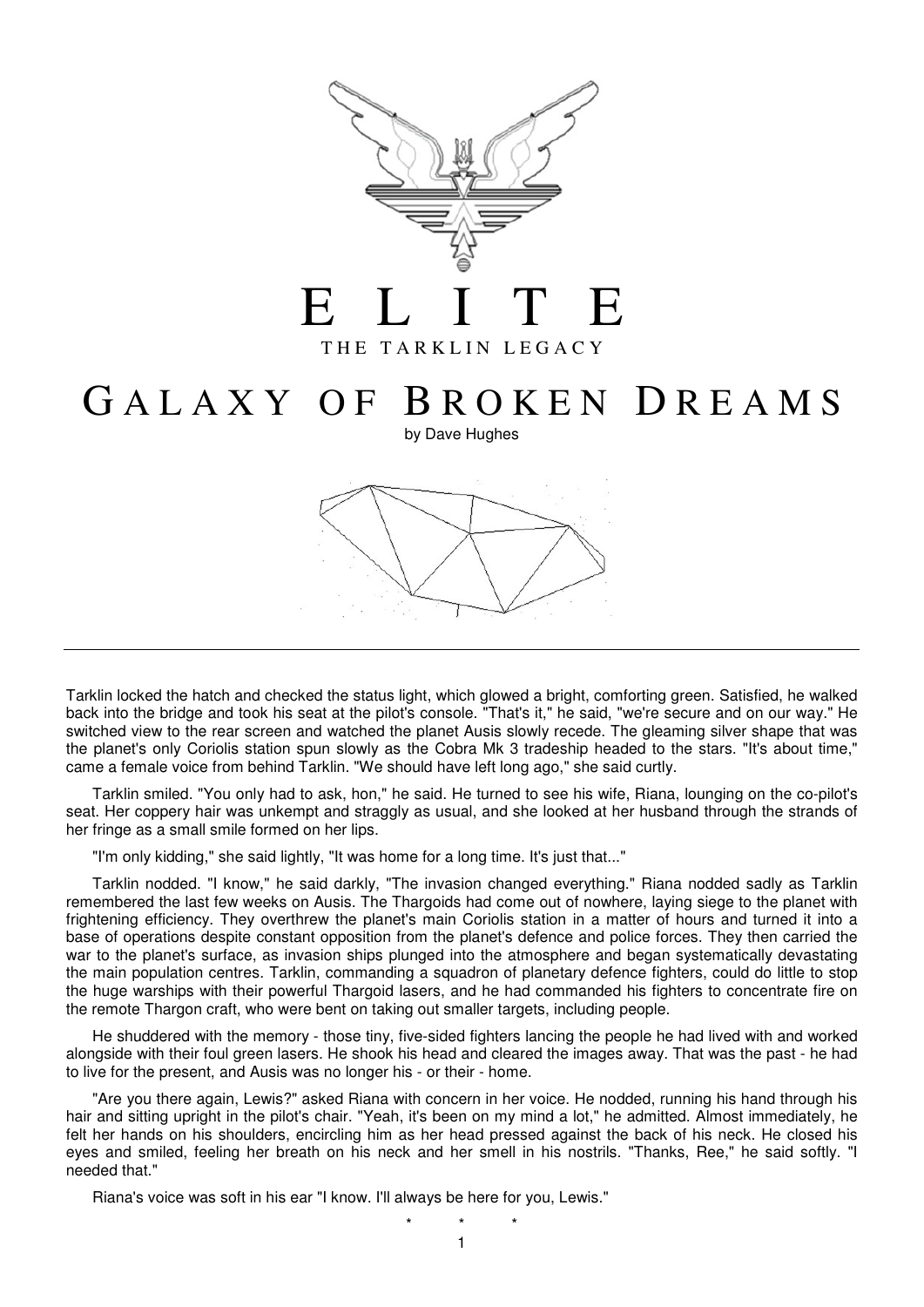Their departure from Ausis orbitspace was uneventful. Tarklin flew the Cobra to the sun to take on fuel and then hyperspaced out. Since the invasion, Ausis was a dead system - trade had been suspended and piracy was nonexistent: what could pirates steal if there were no tradeships in the system? Hence, Tarklin decided that they would be better leaving. Riana, who had been assigned to Ausis as a geological surveyor, agreed that the time to leave was now, since there was nothing more she could do on the world. Now, as Lewis tried to remember, the details of their departure were fuzzy: they had made the arrangements so fast once the decision had been made.

"So," said Riana, appearing by the gravity well that led down to the living quarters, "what's the plan?"

 Tarklin had been giving this some though. "We could trade again," he started, "or there are a few hot systems round here that need cleaning out." He checked his star map. "Here. The Lemaed system has been getting a lot of attention from pirates lately - it might be that pirates from Ausis have joined up with the existing fleets.

 No reply came from Riana. When Tarklin turned, she was shaking where she stood, still near the well. Tears glistened in her eyes. "Do you know what I really want to do?" she said as Tarklin stood and went to her. "I want to get revenge for what those insect bastards did to Ausis. For what they did to us!"

 Tarklin held his wife in his arms as sobs racked her frame. In that moment, his resolve hardened, and he knew that she was right. Hundreds of thousands had died during the invasion, and Tarklin had survived - he owed it to those who died to spend every waking moment making sure there were less of those filthy alien scum to do the same to another world. "We'll make a start, babe," he said gently, caressing her head and holding her tight. He remembered again that feeling of helplessness as the lasers cut into the people of Ausis, and how the motherships had cut the cities apart. He remembered the helplessness as he watched his fighter's lasers bounce harmlessly off the superior shielding of the Thargoid motherships.

"They'll pay."

\* \* \*

Tarklin wheeled the ship around and pulled the stick towards him, throwing the Cobra into a relative climb. The two Thargoid ships banked away and Riana called to him, "They're banking off to starboard! Come around 20 degrees for a strafing run!"

 Tarklin hammered the viewscreen toggle and watched as the green monstrosities came into range. As they came into the targeting grid, he thumbed the fire button, and red laser energy lanced out, scoring a hit on the closest enemy ship. Instantly, he wheeled around to bring the front guns to bear and switched back to the fore view. The octagonal ship banked and jinked, but Tarklin's aim was keen, and before long the first ship was nothing but a cloud of expanding gas. The second ship, amazingly, was making a run for the planet! "Look," said Riana, "They must be scared witless to run for the planet!" Tarklin grinned and lined up behind the alien ship, raking his military laser across its rear in short, controlled bursts. Soon, debris began floating off, and seconds after that, the ship blew apart. Neither ship had even had a chance to launch the annoying remote fighters.

 Two less alien scum in the universe. Tarklin rolled and aimed the ship at the system's sun, accelerating to full speed. He wouldn't be able to engage the jump drive until they had cleared the debris field from their latest battle.

 Four months had passed since they had left Ausis, and Tarklin felt as if he had never left space. He was one of the revered few: an Elite combateer who had proven himself to be a formidable pilot and combat pilot. Nearly three years ago he had finally attained the hallowed rank. Even at that point, looking back, he had known there was something missing. Then, out of the blue, a message had arrived from Riana Freidmann, a woman who he had not seen since he left Lave on his long journey as a space trader, and a woman he had never really stopped loving. He travelled to Ausis, a planet only recently granted GalCop membership, to see her, hoping that there would still be something there. On his arrival, she had met him at Ausis' spaceport, with her hair in disarray, wearing her working clothes and with a bag of tools on her back. He had asked if she was single, she had replied in the affirmative and asked the same back. His answer had been to take her in his arms and hold her for nearly ten minutes.

 Five months later, they were married. Tarklin put his Cobra in storage, took a job as a flight trainer for the newly commissioned planetary defence air force and settled happily into married life. For a year and a half, they lived happily on Ausis. Until the invasion destroyed everything.

 Now, though, his life felt on track once again. He knew that the stars were his home, and the deck plates of a tradeship were where his feet belonged. Only now everything was complete – his soul had found its home in Riana, and they had a mission in life.

 They had chosen to dedicate their time to the pursuit of Thargoids. They rarely visited stations now, preferring instead to sunskim for fuel. They patrolled the outer fringes of a planet's orbital space, waiting for the lone marauder Thargoids to appear. Occasionally, they would strike it lucky and find two or three ships flying together. Tarklin's experience and skill made them easy targets.

 On a few occasions there had been unfortunate incidents. Sometimes other ships would descend on the fight and join in, only to turn on Tarklin when the Thargoids had been eliminated. There had even been one incident with a police fleet that had aided him until a stray laser shot must have struck the wrong hull, and they turned on him too. It was regrettable, but these things happened. The most recent event had been a lone Thargoid ship that had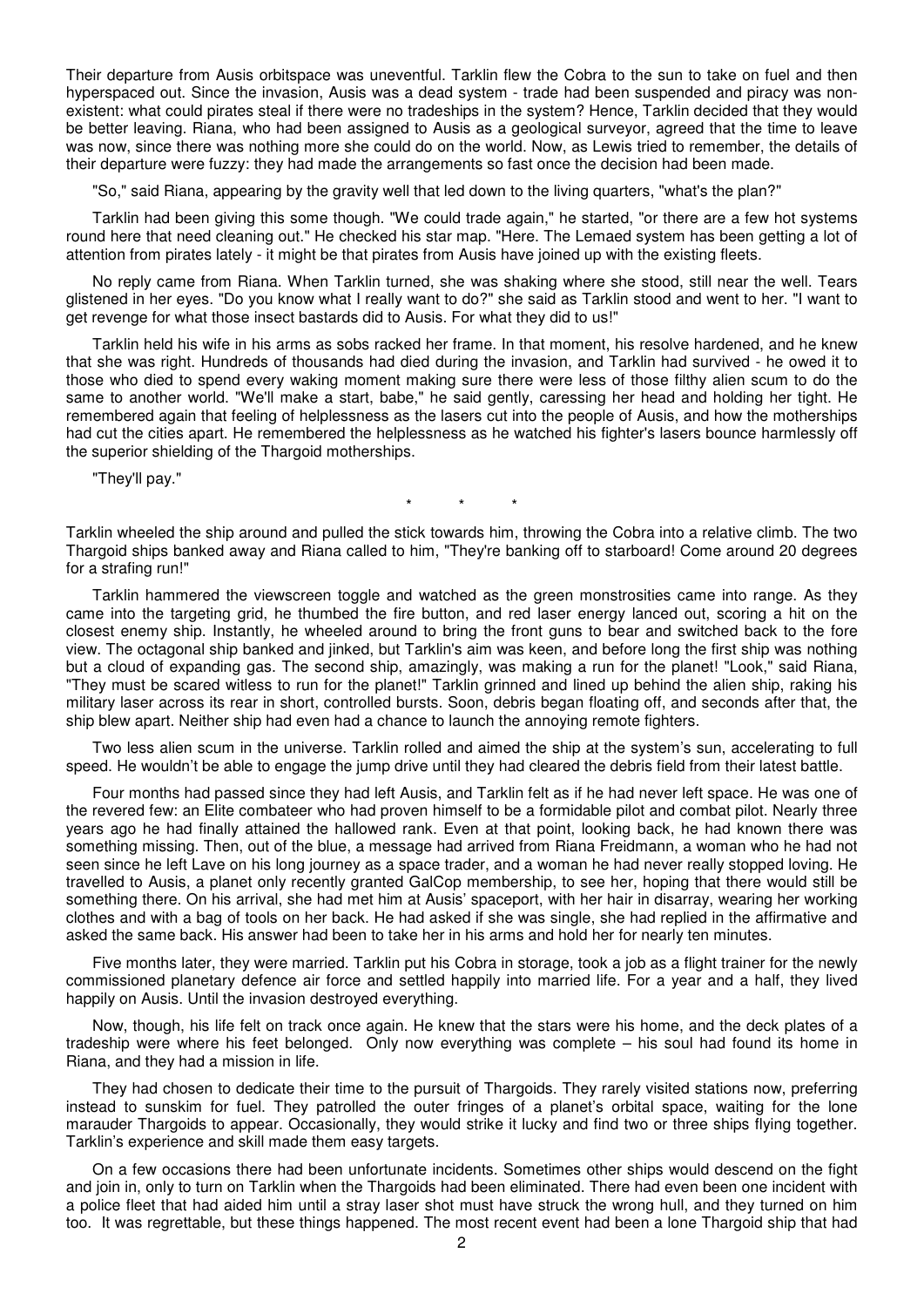been making a run on the planet when Tarklin attacked. A squadron of police Vipers had joined the fray, and Tarklin assumed that he must have strafed at the wrong time, since when he came out of an evasive manoeuvre he found that the Vipers had turned on him too. It was a sad state of affairs when the comms channels were jammed by the people you were trying to protect!!

 For a time after that incident, Tarklin's ship was a target for every bounty hunter in the allied systems. It had been Riana who came up with the solution only a few days ago: retuning the IFF transponder to a neutral frequency. Tarklin had hunted for another Cobra trader and disabled it, shooting it until the pilot ejected. He then docked, boarded the hull and changed his ship's code to that of the disabled ship. He then retuned the derelict ship's transponder to his old signal and left it in space. From then on, their legal rating had been wiped clean.

 Riana had been a godsend – she didn't have much flight experience, but she had been right on the money with her help during dogfights. Her shouted commands and advice had echoed his own intuition every time. Had she not decided to become a geologist, she would have been a fearsome combat pilot. She had shown amazing knowledge about the Cobra's systems, and had been fascinated by the questionably legal modifications that Tarklin had made to the ship over the years. She had been amazed to learn about the energy cannon that had been responsible for destroying the Thargoid station over Ausis – a rechargeable version of the energy bomb. Sadly, that piece of equipment had burned out during Tarklin's final assault on the Thargoids.

 Tarklin's mood darkened as he remembered that run. Driven by anger and grief at the destruction and loss, he had retrieved his Cobra from the spacedock in polar orbit and had taken one last, suicide attack run at the station. It took the use of most of his cunning and non-standard equipment to reach the station, including his cloaking device. Once there, he disengaged the cloak and charged up the energy cannon. As soon as the cloak dropped, the Thargoids swarmed around him. One discharge from the energy cannon had destroyed or crippled most of the ships in range of the Cobra, as well as overloading the Thargoid station's shields. Whilst the cannon recharged, Tarklin looped into the docking slit and discharged the cannon again, before it had cooled from the previous firing. The cannon overloaded and blew its coolant chamber, but the discharge was enough to cut a hole straight through the station and penetrate the power core. The chain reaction had been swift and deadly, and Tarklin had barely manoeuvred his ship out of the bay in time.

 The Ausis authorities had praised Tarklin for his role in saving the planet. Had they known the method he used to do it, by using an outlawed weapon of mass destruction, their praise may not have been so easy in coming. Fortunately, the government hadn't asked many questions about the way he had destroyed the station, and neither had GalCop. Admittedly the cannon was just a piece of melted slag in the forward ventral bay of the ship, but there were other items that Tarklin would rather not have to explain. Tarklin had no regrets about breaking the law in regards to the equipment fitted to his ship – his modifications had helped him become Elite, and had helped him save Riana.

 Tarklin looked down at his hands and realised they were shaking again. Since the invasion, he had been having night terrors – images of Riana screaming, images of her being torn apart by Thargoids, images of her lying dead on a hospital bed. Sometimes, when he wasn't expecting it, the images came when he was awake, and he would start trembling. He worried sometimes that the terrors were affecting him in a different way. The lack of sleep was playing tricks on his mind. Sometimes, briefly, when in the midst of battle, he could see other ships: different designs and colours than the Thargoid warships he was hunting. Then, in the blink of an eye, his true enemy would be back on the screen. He did everything he could to hide this from Riana, and so far she was none the wiser. When he held her, the fear receded, and he rededicated himself every night to keeping her safe and blowing as many of those alien scum from the stars as he could.

 Tarklin glanced at the scanner and saw another group of contacts coming into range. "Lewis," said Riana's voice, "we're getting more contacts." He hit the IFF control and rolled the ship to bring the closest onto the screen. The red blip on the scanner cycled through blue to the flashing purple of a hostile contact just as the contacts came into the viewscreen's range. The red alert klaxon sounded. "Thargoids!" exclaimed Riana.

 The elite commander yanked the stick back to climb as he accelerated to full speed, arming a missile as he rolled and pitched down again to bring the ships into view. This sharp manoeuvre would bring him into a slightly different attack angle than the insects were expecting, and would give him more time to rake their hulls with laser fire before they could bring their weapons to bear.

 "By the lady," exclaimed Riana, appearing by his shoulder as he started to fire. "Look how many of them there are!" There was no need to glance at the scanner: Tarklin could see them on his screen. Eight contacts. All Thargoid. Green laser energy started to lance out towards the Cobra, even as one Thargoid fell to the pounding of Tarklin's military laser. "This system must be teeming with bugs!"

 Tarklin stared at the seven remaining octagonal ships as they peeled off in a perfect split; four to one side, and three to the other. Tarklin decelerated the Cobra as he spun the ship, falling perfectly in behind the closest. As it appeared on the screen, Tarklin blinked – the ship looked like an Asp from this angle. He blinked and shook his head then looked again – no, it was definitely a green-tinged, octagonal Thargoid. Anger coursed through the commander's body as frustration and fatigue took their toll. With seven Thargoids out there baying for his blood, this was no time to start hallucinating.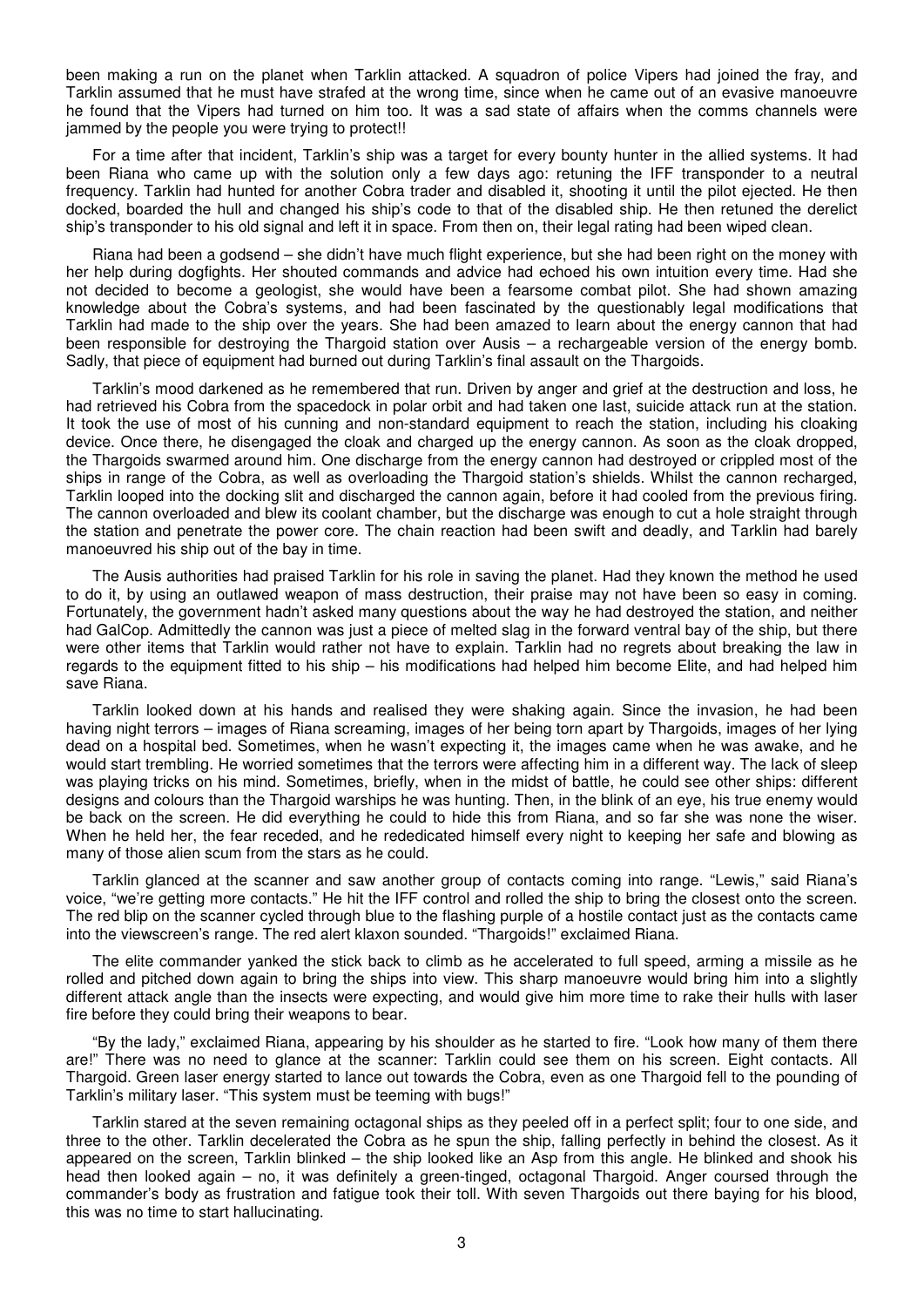"Lewis, what's wrong?" asked Riana. Tarklin glanced at her as he opened fire again. Her eyes were full of concern and panic. He obviously hadn't hidden his frustration as well as normal.

"Nothing, babe."

"Good! We need to get rid of this fleet – it's the biggest we've seen!"

 Tarklin nodded, smiling as another Thargoid blew apart. "Don't worry – they're not going to get you. I'll make sure of that." He glanced at the scanner as he decelerated and spun again, and noted that there were four more contacts coming into range. He also noted that the six remaining Thargoids had split into pairs and were surrounding his ship on three axes of attack. "Damn," he swore, "these bugs are smart!". He lined up his attack vector on one pair and accelerated. The ships were trying to roll above him and attack from his topside – he had seen this any number of times. He opened fire again, and saw a Thargon remote craft launch from the ship. This was a new thing he had only see recently – normally Thargoids launched a fleet of the things at the same time, but now they seemed to be launching them individually. As he banked to fire at it, he heard Riana shout a warning about it. He smiled at her and launched a volley, cutting the craft in half before banking back up to continue his volley. The second ship banked away and reversed direction, cutting below Tarklin's angle of view. Suddenly, the Cobra rocked and screeched with incoming fire. The commander noted that numerous beams were cutting into his ship and decided to use one of his advantages. He thumbed the control for the cloaking device and flicked it on. Immediately, the screen washed over in a blue haze as the energy field formed around the ship. Tarklin pitched down and rolled, accelerating for a few seconds to put distance between him and the vector he had originally been on, then he slowed to quarter speed.

 His shock and surprise was complete as again lasers began cutting into the hull. He accelerated again and switched to the rear view to see two ships behind him firing as if they could see him clearly! He accelerated and banked up, only to see the Thargoids follow suit. The alien scum could see through the cloak!

 Tarklin cursed loudly, de-activated the cloak and accelerated to full speed, rolling and pitching out of the way. Still the beams cut into his ship's shields, and he watched the aft shield drop completely away and energy begin to drop from the lead energy bank. He cursed again and reversed the roll angle, watching as the forward shield began to take hits. It dropped to a quarter strength before the screeching stopped and the energy banks started to recharge. Tarklin knew that the modifications to the shield and energy coils would allow both to charge simultaneously – the aft shield was already back to an eights of its charge. Glancing again at the scanner, he saw with a sinking heart that the four new contacts had also began flashing purple. More Thargoids come to join their friends!

 "Where are they coming from?" cried Riana as she also saw the new contacts. "This system is infested!" Her voice was high and seemed on the verge of panic. Tarklin took a deep breath as he saw that the four contacts were splitting into pairs too. These bugs were better than the average – they were using tactics more in line with wolves than insects! He fervently wished that the energy cannon was still working. If ever they needed it, now was the time.

 Knowing it was futile, he armed one of the ship's two missiles. He knew that the Thargoids would just countermeasure it as soon as it launched, but it might give him a few valuable seconds of distraction. He rolled and pitched down to bring another pair of invasion ships into view, and accelerated after them. They were banking off to the right, and he rolled and followed, closing on them as they tried to circle him. A few seconds passed, with green laser light criss-crossing in front of him, then the surface markings of the Thargoid ship were visible. He hit the launch button and a missile streaked out, detonating on the alien ship! To his shock, the octagonal warship began venting atmosphere, and debris began falling from it as it spun out of control. Tarklin focused on the other ship of the pair as it banked away from its stricken partner and tried to reform with the other ships. Tarklin let loose with the laser again and watched with satisfaction as the enemy's shields flared and died. At that moment, the military laser's temperature maxed out and a warning message flashed up. Immediately, he flicked to the rear view and tried to see anything to follow – a blue glint revealed another ship just as a foul green laser spat from it, and he lined it up in the rear targetting reticule and opened fire. The rear-mounted beam laser found its mark, but the enemy ship also shot true, and again the screeching of laser on shield coursed through the bridge. Just as the rear shield died again, Tarklin rolled away and ramped the speed to maximum until the top of the loop. At that point he decelerated, switched to front view and watched the enemy glide into view as he completed the loop, opening fire with the now cool forward laser – another ship destroyed. Four down and eight to go.

 The scanner showed that the four new ships had now joined in the formation, and the Cobra was in a contracting spiral of enemy vessels. For the first time, Tarklin felt the beginnings of fear. They were too wellorganised. Thargoids were never this organised! For one thing, the marauders in system space were rarely found in fleets of more than two!

"What's happening?" cried Riana, her voice laced with the same panic Tarklin was starting to feel.

"They're too organised," he started.

"What do you mean?" she said quietly. "No-one's better than you! You're Elite! You're my Elite commander!"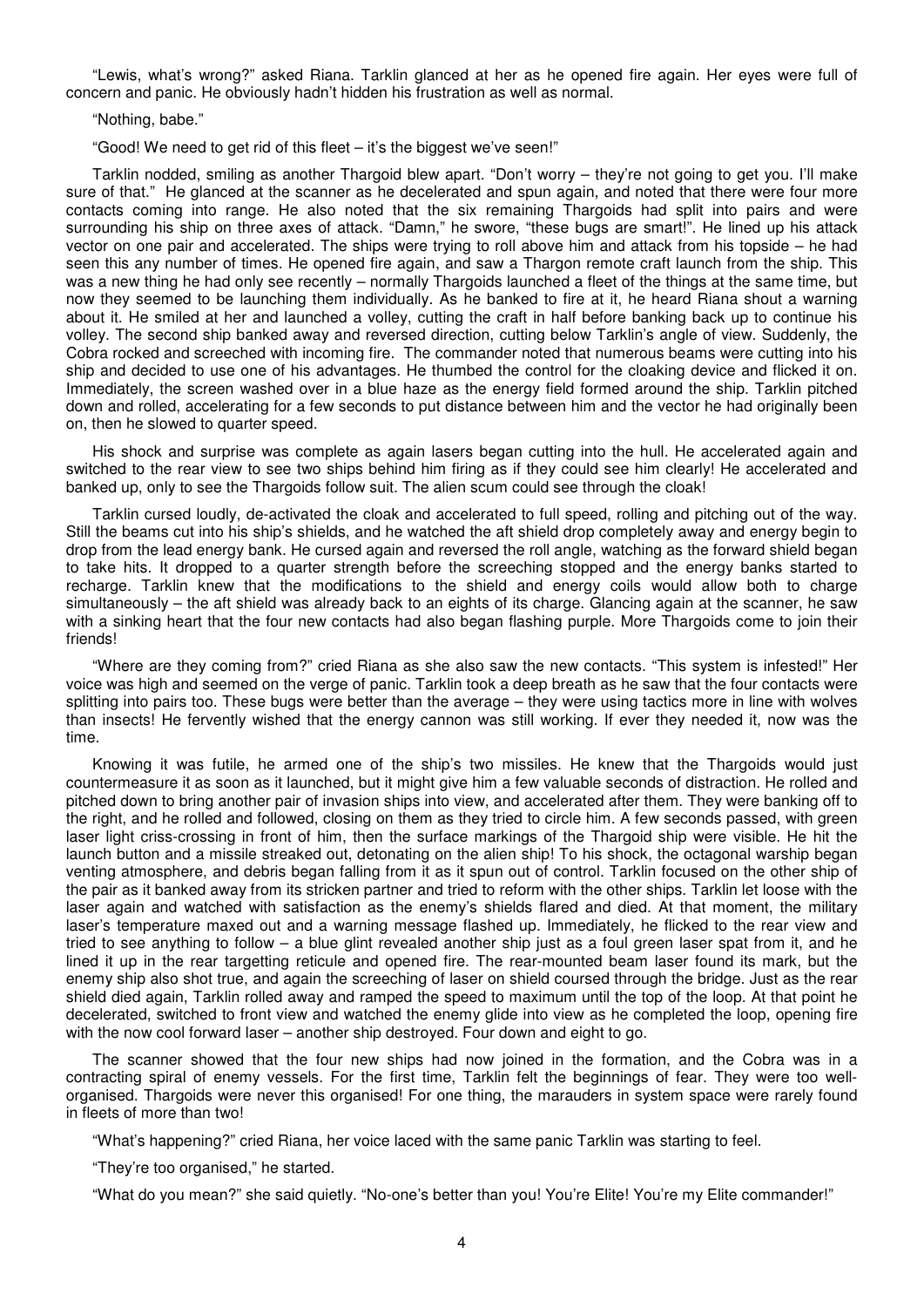Tarklin shook his head as he looked at the spinning scanner blips, "I know, but there's something different. They're too organised. This isn't how Thargoids fight!!"

"They're vermin!" screamed Riana. "They don't know how to work together!"

 Tarklin knew this was wrong. Thargoids often worked together, especially when a planetary invasion was the goal. The difference was that the lone marauders were just that – single, lone marauders. The biggest fleet involving a Thargoid had been a single invasion ship with a trio of Sidewinder escorts. It was unheard of to see a fleet of them like this. All Tarklin could assume was that the defeat at Ausis had introduced a new element to their strategy. Maybe these ships were remnants of the failed Ausis invasion, banding together for safety. He had to admit that if that was the case, it seemed to be a successful tactic.

Whilst thinking, Tarklin had taken a position behind another Thargoid and opened fire – the mark of experience allowing his mind to wander whilst doing the job that had become second nature to him. Riana whooped as the ship spun off. Oddly, a new contact blossomed as the mother ship died. "What's that?" he wondered aloud.

 "It's a Thargon!" called Riana. "It'll be helpless now that the mother ship is gone." Tarklin made a mental note to collect it later – it would be a good bit of profit for this battle, and would replace the missile he had used. If he survived.

 As the thought formed, the screeching began again, and this time the aft shield dropped like a stone. Flicking to the rear view, Tarklin saw that three ships had dropped in behind him, and a fourth was just coming into range – all four were pelting him with laser fire. He pitched down and rolled left, spiralling around the cannon fire area, but these combateers were too good. As he watched, each ship tiled their angle of fire slightly on four poles to cover the area. Only one beam was hitting at a time now, but the fire was constant. The second energy bank died away, and damage reports began to appear – the missile bay was damaged, the rear and starboard lasers were damaged and the cloak was offline. Another round of hits and the third bank was half depleted and the ECM registered as disabled.

 Tarklin rolled and pitched for his very life, using every evasive manoeuvre in his book. "Riana," he said, "Get in the escape pod."

"No!" cried Riana Tarklin. "I'm not leaving you!"

 "I made you a promise," Tarklin shouted back, his eyes fixed on the scanner as he jinked and turned, "I will NOT let these bastards kill you! Now get in the pod!"

 Riana shook her head and stalked to the rear of the bridge, leaning against the emergency cryo pod nestled to the left of the gravity well. "I can't leave you, Lewis. I won't."

 At that moment, the lights on the bridge died as another screeching thump hammered the ship and knocked Tarklin forward. He looked up at the viewscreen and the words that spelt their doom: SYSTEM DRIVE DISABLED. The ship coasted forward. Tarklin moved the controls up and down, but the ship carried straight on in a straight line. Even the velocity controls were offline. The screeching stopped, and Tarklin could hear the eerie quiet of the ship, with only the hum of the life support systems breaking the silence.

\* \* \*

Long moments passed. Tarklin rose from his chair and took Riana in his arms, waiting for the final laser bolts to find their home. The fire never came.

 Tarklin, confused, looked to the viewscreen, which showed a fuzzy, indistinct view of the space outside. As he watched, he saw a green hull become visible just as he felt a new vibration through the ship. A Thargoid vessel had taken position directly above the ship. With a jolt of fear, he knew what was going to happen. The alien scum were preparing to board the ship! An image rose unbidden to the surface of Tarklin's mind: Riana being torn apart by Thargoids: Riana dead on a cold hospital bed, her bloody, burned face empty of life.

 No! It was not going to happen. He could hear the mating collar being clamped in place on the dorsal access hatch. He looked up and saw the red indicator light begin to flash as the atmosphere normalised. Panic stricken, and hearing Riana begin to scream as she realised what was happening, Tarklin looked furtively around him for a weapon to use. He had no personal weaponry aboard the ship now. When it had been dry-docked he had taken the equipment to the planet where it had been destroyed along with the rest of his possessions. He ran to the medical bay and threw open the drawers on the cabinet – there was nothing useful there. He heard a noise over Riana's screaming and the roaring in his ears and looked to see the hatch's indicator turning green. The atmosphere was normalised – the hatch would open any minute. He looked at the gravity well, where the descending platform had a grab rail – he raced to it and pulled at the grab rail. It resisted for precious seconds then came away from the mounting pole. The hatch was opening, and Riana was screaming, backing away in terror as the first of the aliens started to descend feet first.

 It was horrible to behold, its alien chitin shining and glistening and its head jerking around on its stunted neck. Tarklin swung the rail around with all of his strength and connected with the middle of the alien's torso with a gratifying crunch. He swung again, this time at the insect's head, but an arm rose to protect its head, and another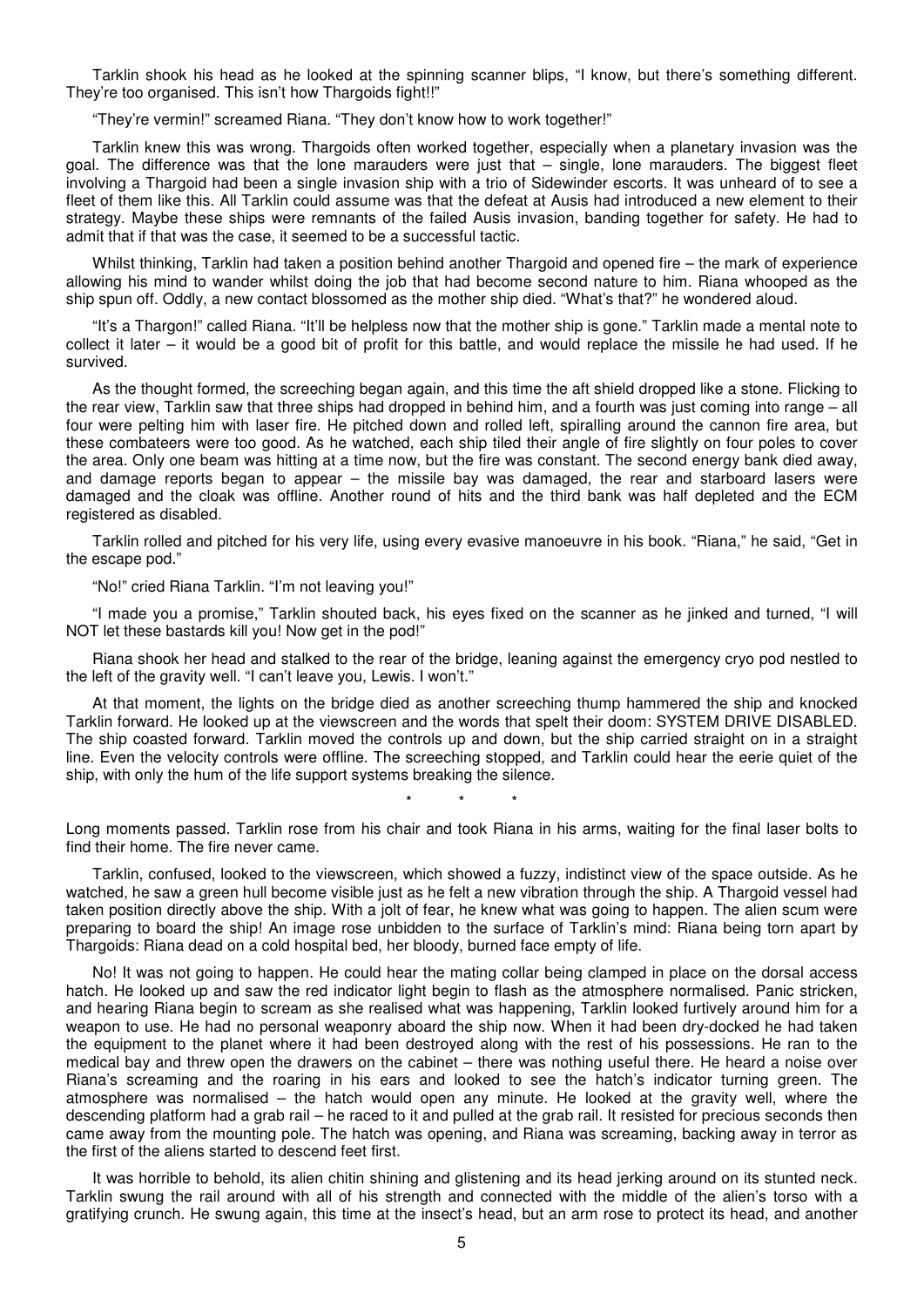crunch signified the breaking of the arm's carapace. The alien fell to the ground with a loud thud just as another jumped down from the hatch above. Again Tarklin swung the rail and again it connected. Another alien dropped down right next to Lewis, and he heard Riana scream his name in warning and panic. He flailed the rail behind him and felt it bite into the alien. He stepped out to the left just in time to avoid a flailing limb as it tried to grab at him. Yet another alien jumped down, and Tarklin took a step back as all four faced him – the first still prone on the floor and cradling its shattered arm.

 "I don't know if you insect scum can understand me, but I will not let you take us without a fight." He hefted the rail again and launched at the nearest alien, swinging the metal bar straight for its head. The alien sidestepped with amazing agility for a creature its size, and Tarklin stumbled before catching his balance and sidestepping a fast blow aimed at his head. He kicked out and connected with the creature's knee, which cracked back, bringing a scream of pain from the Thargoid. Tarklin stepped back as another insectoid descended from the hatch and took up a position in front of the others. Five pairs of multifaceted eyes stared back at Tarklin as he studied them, sidling round towards Riana. He felt her hands on his shoulders as she held him, her panicked breath hot on the back of his neck. "Don't let them tear us apart," she sobbed quietly.

 Tarklin shook his head rapidly, trying to clear the roaring of his blood in his ears. He felt sick and panicked himself. His heart hammered in his chest and he could feel sweat in his palm where he held the rail. His head pounded too, and he was finding it hard to focus on the aliens: their outlines were blurred, and nothing seemed clear. The lead Thargoid was standing slightly in front of the others, and its middle limbs were stretched in front in what Tarklin could swear was a gesture of caution or supplication. "They'll take you away from me," Riana said breathlessly in his ear.

 Tarklin's eyes darkened and fury overtook him. The roaring in his ears reached a deafening crescendo. "They'll have to kill me first," he growled as he hefted the rail in his hands. The lead Thargoid backed away one step then two as Tarklin let loose a cry of rage and hate and flew at it. The rail came crashing down on the Thargoid's raised arms, which twisted to deflected the rail and tear it from Tarklin's grip as a bellow of pain came from its maw. Suddenly, Riana screamed his name, and Tarklin looked up to see two of the creatures launching for him. He felt their filthy clawed hands scrabbling at him as they sought to hold him. He lashed out with any limb that would reach. He felt feet and fists connect with their bodies but there were too many of them. Eventually they held him down and he screamed in rage, struggling to free himself. Riana screamed his name again, but Tarklin couldn't see her. All he could see were insectoid faces, their greasy mandibles clicking and their faceted eyes glinting in the bridge's lighting. He half screamed and half sobbed her name as he realised he had failed her at the last: the aliens would finally win. He felt a stabbing pain as they struck him with something. He struggled again, arching his back and neck to see her, tears streaming down his face, trying to see what was happening to her. He screamed her name over and over. "I'm sorry!" he cried out. She was nowhere to be seen. He could feel his body becoming numb. The roaring in his ears was beginning to fade and the room was starting to go dark: he wondered what they had done to him. He finally stopped struggling as his body refused to respond to his commands and he rested, looking up at the bridge roof and seeing the open hatch through which his death had been delivered. Suddenly he felt a hand on his cheek and heard her voice.

 Riana's face slowly appeared, blurred and dark against the light of the room. She was smiling, he though to himself, concentrating on her face and on the touch on his cheek. "I'm sorry," he whispered. "I love you."

"I know," she said. "We'll always be together, my love."

With that, Tarklin's world darkened.

\* \* \*

The screen showed the pilot's struggles slow as the sedative took effect. He was arching his neck, looking around the bridge for something. Soon his body relaxed and just before his eyes finally closed, a small smile appeared on his face, ravaged by pain, anger and tears.

 The image froze as William Henderick paused the playback with a single voice command. He looked around at the two people with him and met each of their gazes. "No-one's tampered with this recording?" he asked the woman seated directly opposite.

 "No, sir," replied the woman, whose embroidered name tag revealed her to be Lt. Commander Susanna Leyton of the Galactic Navy. "This is the ship's bridge recorder log exactly as it was found. The crew of the recovery team forwarded it to us straight after they finally apprehended Commander Tarklin.

 Henderick looked back at the screen. Tarklin's unconscious face was surrounded by the figures of the Naval team that had sedated him then led him back into their ship. Henderick knew that Tarklin was currently being held in a secure facility somewhere near the system in which he had been apprehended awaiting transport back to Lave.

 Henderick, the deputy liaison officer for GalCop's justice department, rubbed his eyes as he thought. "Commander, could you give me an overview of what happened here?" He held up a hand to interrupt as Leyton began to object. "I know I have the written reports, but I want to hear it from you."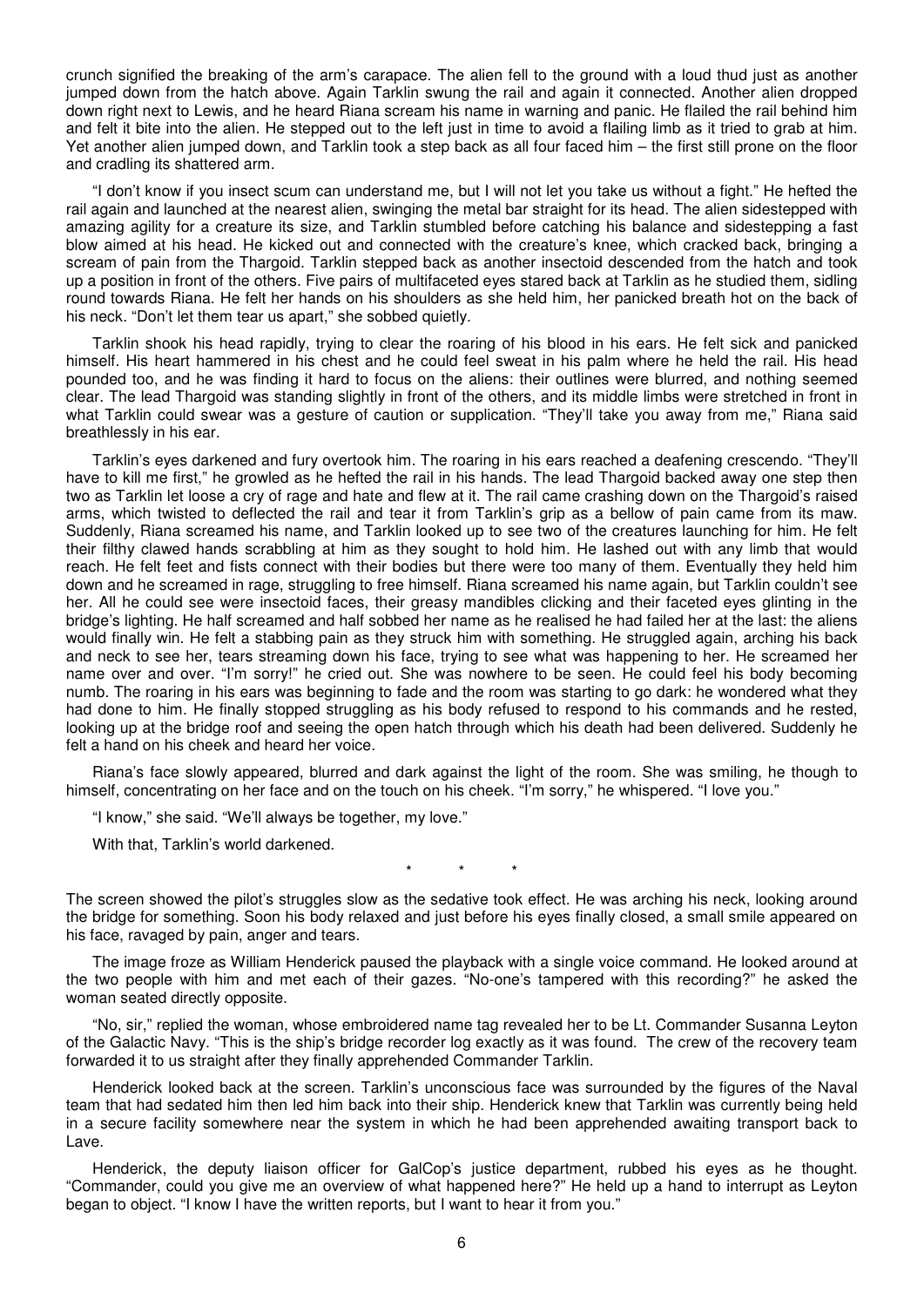Leyton nodded. "We were tipped off when an escape pod was recovered in the Isusle system. The pilot's ship was recovered not far from it, and its IFF signature was one that the police had been looking out for as a dangerous pirate. The IFF system had been tampered with, and the assumption was made that the real pirate was still out there using this transponder code. The pilot gave a good description of the markings on the Cobra that shot him up, so that was circulated to all stations in galaxy 2. It happened to match the description of a ship belonging to a Lewis Tarklin, who had been in the media a couple of months before as being a hero on Ausis after helping save that world from a Thargoid invasion.

 "This pirate, who by now was being assumed to be Tarklin, had been terrorising systems in the area since not long after that invasion. Anything that approached him was fair game. A police patrol caught him in the act and he blew all four ships out of space without blinking."

 Leyton took a breath. "At about this time, the navy received a call from Ambassador Freidmann, the GCW representative on Ausis. He informed us that this Tarklin was his daughter's husband and was a hero on the world. He also informed us that his daughter, Riana Tarklin, had been killed in the invasion, and that Tarklin had taken the matter of the invasion into his own hands after her death. He added that Tarklin had recently disappeared from the planet, and that his daughter's body had vanished with him."

 Henderick sighed, once more glancing at the screen. "Tarklin didn't accept her death, did he?" He felt a sense of pity for the man on the screen. "He certainly loved her. It would seem that her death unhinged him."

 Leyton nodded, unamused at the interruption to her flow. "The ambassador guessed the same. He ordered the Navy to get involved and to ensure that Tarklin and his ship were captured and not destroyed. When the team recovered Tarklin, they found his wife's body in the cryo capsule at the rear of the bridge."

 Henderick sighed, trying to understand the level of pain and suffering that Tarklin must have endured. He turned to an older man sitting to Leyton's right. "What about the medical opinion, doctor?" he asked.

 "There are a lot of possibilities here," said the doctor, whose visitor's badge declared him to be Jorgen Fuller. "Post traumatic stress syndrome, psychosis, pathological hallucination or whatever other label you want to give it. It's just too soon to tell." He opened a plasfilm file on the table in front of him. "Tarklin is currently heavily sedated. He is still completely convinced that his wife is alive and waiting for him on the ship. My review of the bridge visual logs showed that he conversed with her daily as if she were really with him. I also saw that he was probably unaware of the actual ships he was attacking – he continuously makes reference to them as if they were Thargoid ships. For whatever reason, from the point where he puts his wife's body in the cryo chamber, I don't think one thing that he saw in his mind was real. His mind created a fantasy world for him in which he was avenging his wife at her own bidding. His hallucination of Riana may have been his psyche giving physical form to his desire to kill those who caused her death."

 Henderick raised a hand, and Dr. Fuller paused in his analysis. "It sounds to me like you are saying Tarklin may not have been responsible for his actions."

Fuller nodded. "That's a very likely scenario. I'd have to examine him myself to be sure."

 "The audio feed from the Naval team's arrival would probably corroborate that," chipped in Leyton. "You heard yourself that Tarklin repeatedly referred to the Naval team as aliens and insects. The commanding officer's report does state that Tarklin seemed to be talking to someone who wasn't present, and that he seemed more scared that they would get past him to someone else."

 Henderick nodded and looked at both of his advisors. "OK then, thanks for your honesty. Arrange for Mr Tarklin to be brought back to Lave. I want you to thoroughly study him and find out for certain how deep his mental troubles are, doctor. He'll have to stand trial for the piracy and the lives he took." He dismissed the pair and looked back to the screen as the door hissed close behind them. Tarklin looked oddly serene in the image, in stark contrast to the mindless violence he had created in the minutes before. The commander of the naval team was still in medical care, and the first officer that had dropped into the bridge had two broken arms and three broken ribs when the medical team had scanned him.

Henderick switched the monitor off and rose as the faintly smiling image faded to black.